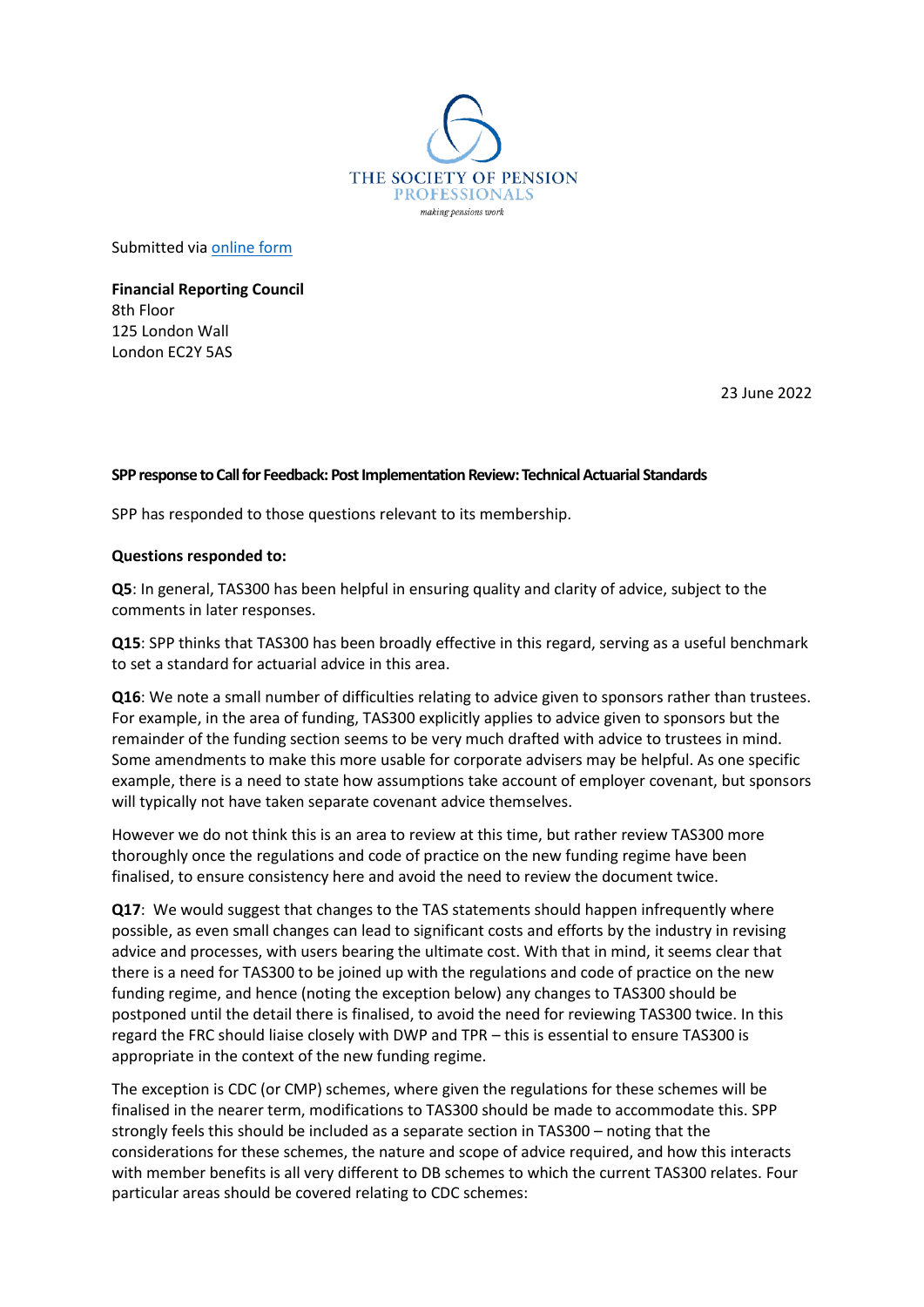- Scheme design modelling work for an employer or other sponsoring organisation
- Modelling for trustee scheme design viability assessments,
- Trustee valuation work to determine benefit increases,
- Trustee member option factors

Our strong preference is for a high level, principle based, approach, consistent with the majority of the existing TASs, rather than a more prescriptive 'checklist' approach to what should be included in advice. We would also strongly urge a further consultation on the detailed wording to be included for CDC schemes before any changes to TAS300 come into force.

Regarding the remainder of the content of TAS300, and noting the comment above on timing, SPP suggests that the following modifications could be made in due course:

The current Appendix  $A$  – the detailed checklist for what should be included in the Scheme funding report – would probably sit better elsewhere, for example in regulations, rather than within the TAS itself. Currently it is inconsistent with the other content which is more principles based.

• Similarly, any additions made to TAS300 for other areas should be principles based and high level rather than prescriptive.

• Regarding the specific areas of buyout and risk transfer mentioned in the call for evidence – we agree that these are becoming more popular, and some changes may be worthwhile to give additional focus to these areas. As schemes get better funded, whether transferring risk or updating how they approach cashflow matching and hedging risks, they will be exposed to a different set of risks compared to typical scheme earlier in its journey. However there is a need to avoid the risk of obligating actuaries to include advice on something that is not relevant to a particular scheme. Our preference is therefore that any additions to TAS300 for these areas should be kept high level and principles based and focussed on situations where such advice is relevant.

**Q18**: The development in pensions freedoms has had several impacts, including:

• Shifting the age profile of members who take transfer values, and to a lesser extent other options. Members typically take transfer values at older ages now compared with before the pensions freedoms. This can impact advice on transfer value assumptions and on funding – noting that due to e.g. differing allowances for other options such as commutation, there can be examples where members taking a transfer value close to their Normal Retirement Age can cause a funding strain.

• There is also much more focus on the consistency of different member option terms – especially commutation versus transfer values versus trivial commutation.

That said, we think that the existing content of TAS300 is sufficiently broad that no changes are required as a result. We also note that the new funding code may also impact advice on actuarial factors – noting the requirements around a long-term funding target etc – and hence again we feel no changes should be considered until the new funding code is finalised.

**Q19**: As per our response to Q17, SPP suggests that the whole of TAS300 could perhaps have some additional focus on journey to endgame and risk transfer.

As one example, one area that is currently high profile and where we are seeing a greater deal of focus is discretionary increases. We believe the current wording on Scheme modifications covers advice in this area, however that section of TAS300 should also mention the impact of discretionary payments on funding, journey to settlement and other risk transfer options. We do not believe this is covered by the current funding section as this is specific to legislative requirements rather than anything broader.